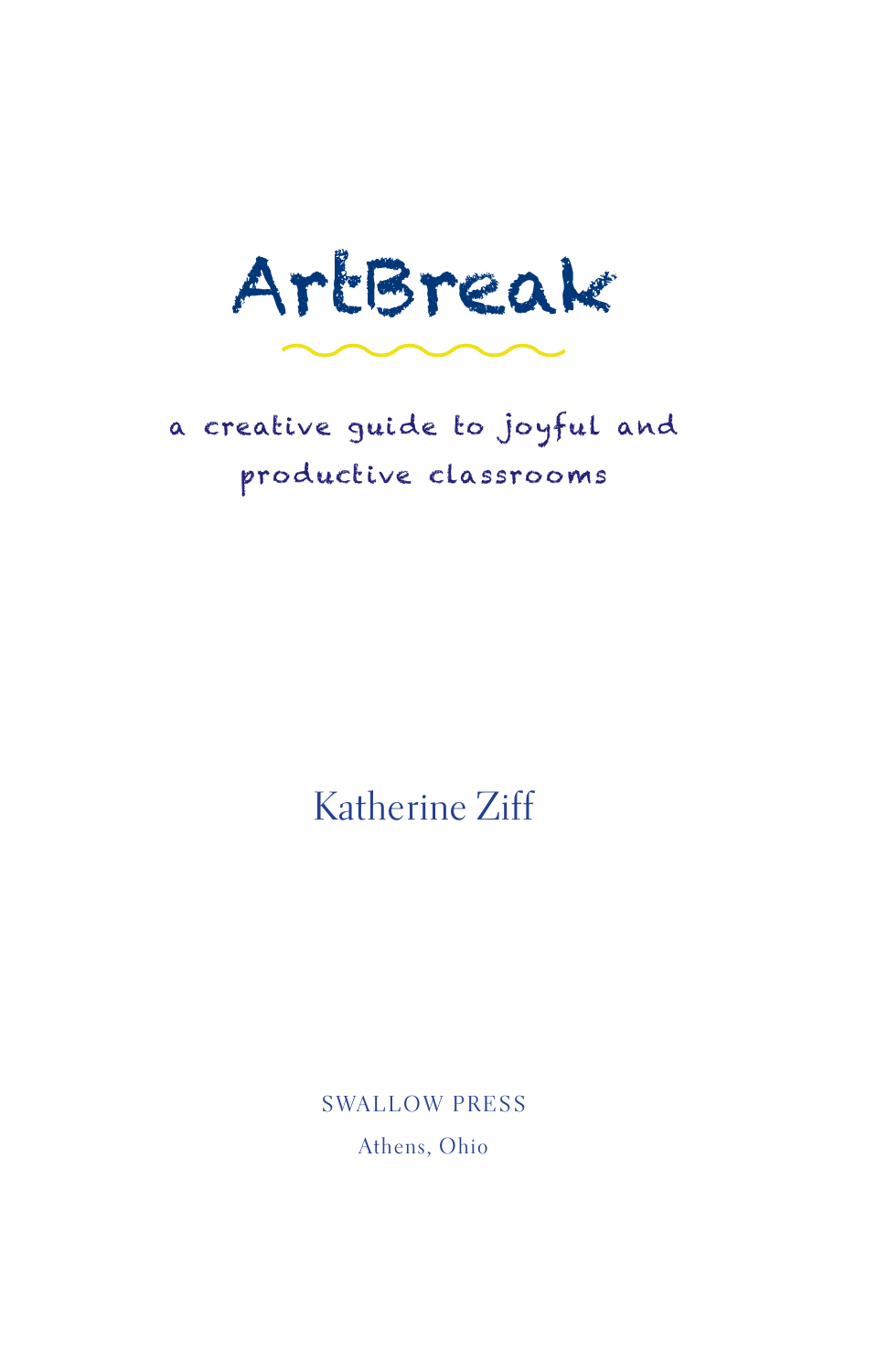# Contents

Preface ix

# Part I

## FOUNDATIONS

| $\mathbf{1}$ | Why ArtBreak?          |  |
|--------------|------------------------|--|
|              | 2 A Creative Framework |  |

#### Part II

## Materials, Space & Procedures

| 3 Materials and Tools    |    |
|--------------------------|----|
| 4 The Soul of the Studio | 82 |
| $\varsigma$ Procedures   | Q2 |

## Part III

## FROM START TO FINISH

| 6 | <b>Session Plans</b>                             | 107 |
|---|--------------------------------------------------|-----|
|   | First Session: Introduction to ArtBreak          | 108 |
|   | Second Session: Introducing Choice and Cleanup   | 110 |
|   | Introducing Finger Painting                      | 112 |
|   | Introducing Collage                              | 113 |
|   | <b>Introducing Construction: Brass Fasteners</b> | 114 |
|   | Introducing Construction: Robots                 | 116 |
|   | Introducing Sewing: A Pillow                     | 117 |
|   | Winter Relaxation: Watercolor on Wet Paper       | 118 |
|   | Reflecting                                       | 119 |
|   | Last Session                                     | 121 |
|   |                                                  |     |

vii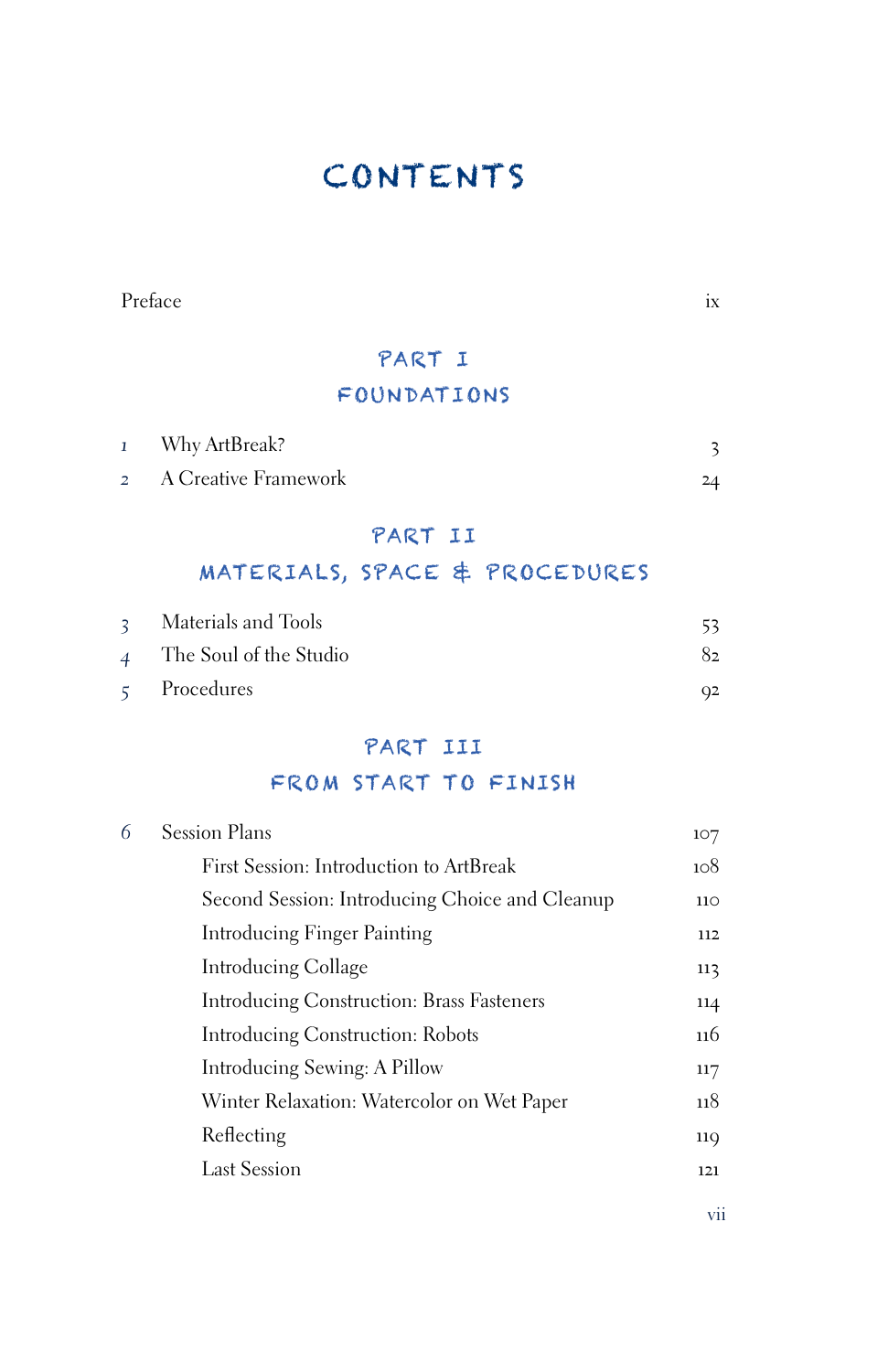# Preface

In 2008 I began an ArtBreak journey with twenty-nine children in an elementary school in southeastern Ohio where for six years I was a school counselor. I thought to meet the diverse needs of the children referred to my office with a model I had learned about years ago: a small-group art studio that was part of a Medicine and Art class taught by Mary Anne Bartley at the Medical College of Pennsylvania in Philadelphia. Her art studio was designed to be a restorative place to support learning. There medical students, "dragging their cares and woes," relaxed, expressed themselves, allowed creativity to flow, and emerged as active learners "ready to tackle whatever they confront from new and more productive directions." My thought was: "If an art break could do this for medical students, what might it do for schoolchildren?"

The inspiration of this medical-school-based atelier combined with what I discovered in Lisa Hinz's book on the expressive therapies continuum (ETC), a theory from art therapy, gave form to the creative counseling program for children dubbed ArtBreak. I drew on two more theoretical streams to work out and complete the structure: child-centered education, as elucidated by Carl Rogers, and the developmental stages of group counseling. ArtBreak is therefore a program that works across traditional disciplinary boundaries, integrating theoretical frameworks from counseling, art therapy, and child-centered education.

The purpose of this book is to share the how-to's of ArtBreak with educators, counselors, social workers, psychologists, families, children's librarians, and others who work with children. The book includes much detail and attention to methods and materials, the purpose of which is to support readers in using art materials with confidence and working with an authentic child-centered focus.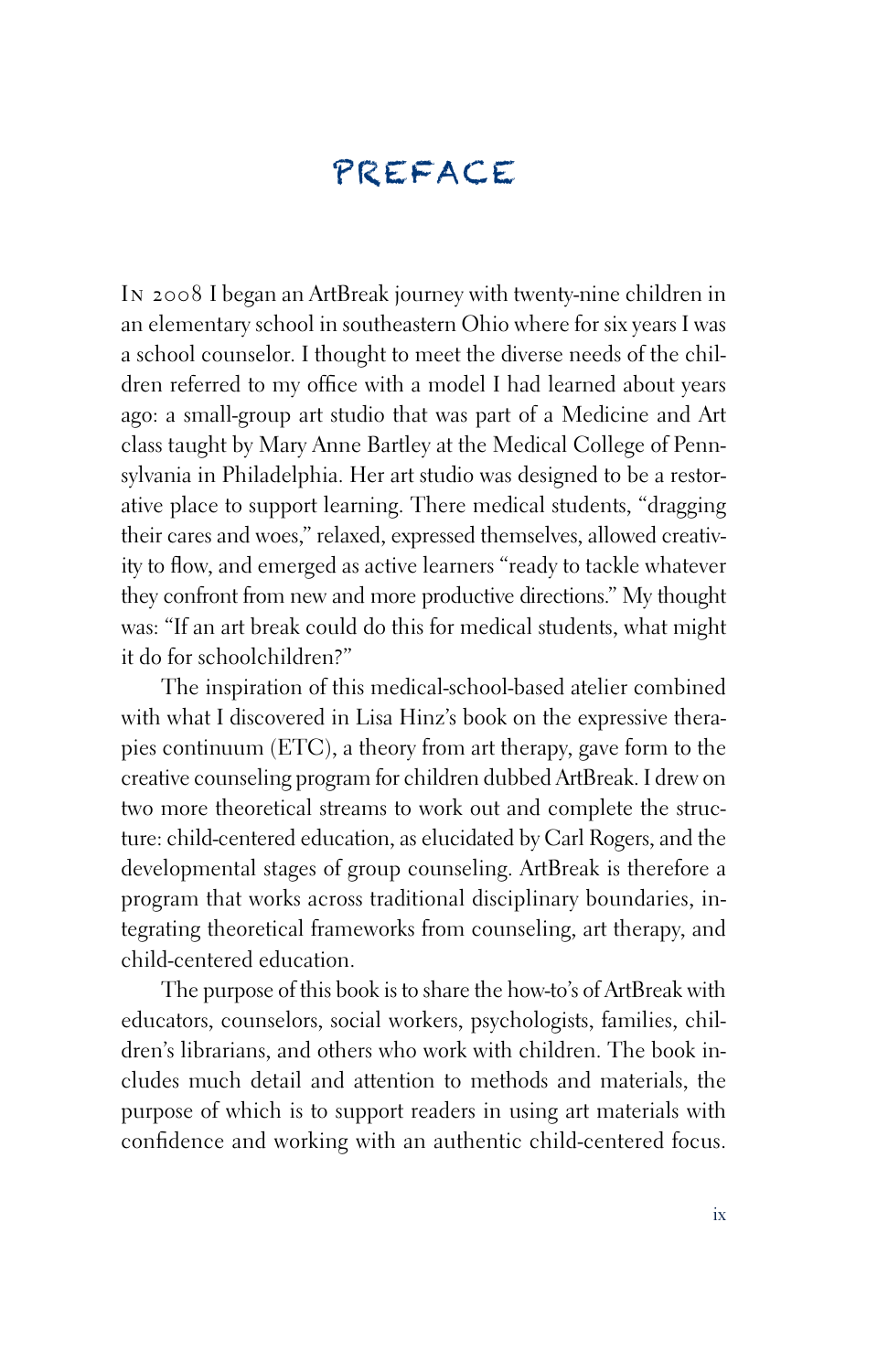Much, if not most, of traditional schooling is not truly child centered. (If it were our schools would look a lot different.) A shift in mindset is required to provide such an experience. By way of example, throughout the book I illustrate my own progress (and stumbles) in working toward a child-centered focus.

ArtBreak allows children to relax and provides them with an opportunity to express feelings; improve social skills; find community; engage in teamwork; develop empathy; hone cognitive skills; practice problem solving; build imagination and persistence; and, for some, engage in work that is transformative and deeply healing. I have experienced the work as an exhilarating challenge, a journey with children through the school year that is joyful, productive, sometimes poignant and difficult, often humorous, and always seeking to be supportive of child-directed learning.

This work is based on a year of planning and five years of offering the program in two schools to about 150 children (in kindergarten through sixth grade) in over 350 weekly small-group sessions. It was also piloted in a middle-school academic support program and expanded into individual elementary classrooms. A summer version of ArtBreak was supported as a public-library-based summer studio by a grant from the federal Substance Abuse and Mental Health Services Administration's (SAMHSA's) Project LAUNCH. The program has been peer reviewed in national publications and professional conference presentations.

I have masked in various ways the name identities of the children. Their families gave permission for their work to be used for purposes of teaching and research, and the school district gave its institutional blessing on the research that we undertook.

The program's development owes greatly to the friendship and consultation of Margaret King, early-childhood educator emerita at Ohio University, gardener, and photographer, who guided me to fully appreciate and have the courage to try my idea of a childcentered studio. Dr. King was quick to point out the benefits of the program's child-centered approach and encouraged me constantly. She donated materials; delighted in my accounts of student-directed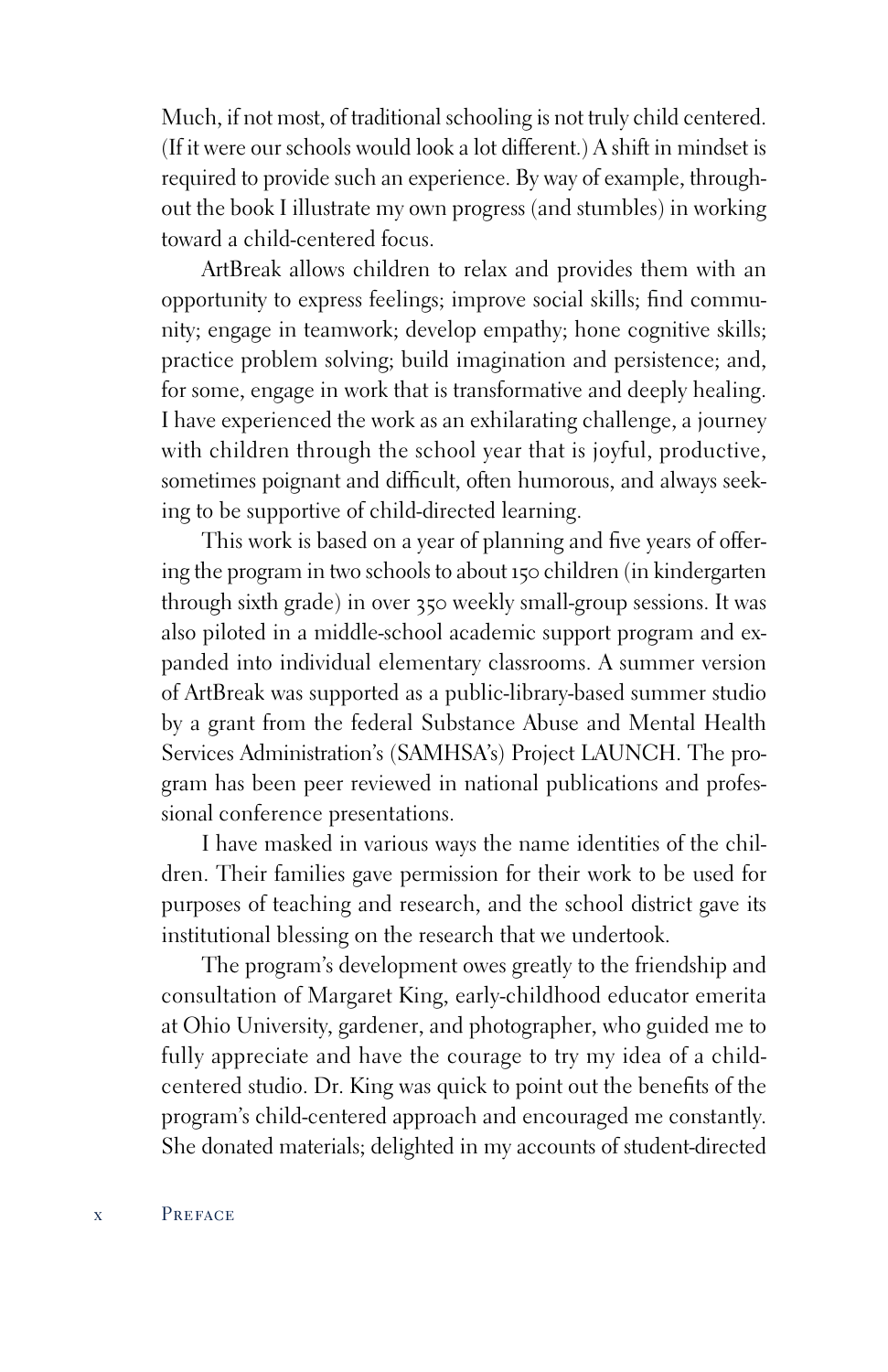turns of events in the studio and interpreted their importance to me; suggested scholarly resources to build the theoretical framework; cheerfully admonished me when I strayed from a student-centered mindset; and gave me tours of her beautiful flower garden that flourishes in a profusion of abundance and diversity.

School district teachers and administrators were critical to developing and maintaining the program. Families, teachers, and school staff embraced the program, filled it year after year with referrals, and donated all kinds of things to fill our studio shelves. Thanks also for the support and expertise of Lori Pierce, Sue Johanson, Jeremy Yehl, Heather Skinner, Denny Boger, and Kacey Cottrill (who bought the studio's red drying rack). Art educators Tami Benyei and Theresa House recognized what I was trying to do, shared materials, and suggested better ways to do things. My school counseling colleagues Patsy Barrington, Sean Kelbley, and Emily Dodd were unfailingly optimistic and supportive. My husband, Matthew, cheerfully fell in with the project and for five years gave advice and encouragement from his perspective as a design educator, helped me scrounge cardboard boxes, saved jar lids, and donated throw-aways from his workplace. When one of our groups asked for lighting for a winter-holiday installation, my son Ben, trained as a theater electrician, came out and provided beautiful light and shadow effects for the school to enjoy. Dawn Graham and Jane Hamel-Lambert at Ohio University's Heritage College of Osteopathic Medicine provided encouragement and Project LAUNCH funding for three summers of an ArtBreak collaboration with children's librarians at the community libraries in Athens, Meigs, Vinton, and Hocking Counties, which were documented by photographer Josh Birnbaum. His photographs of the summer programs illustrate this book.

Thank you to the *Journal of Creativity in Mental Health* for permission to use a table and vignettes from an article published in the journal in 2012. My Wake Forest colleagues Nathaniel Ivers and Edward Shaw provided statistical expertise, an advanced perspective on implications of the program for child-stress mitigation, and collaboration on an article in the *Journal for Specialists in Group Work.*